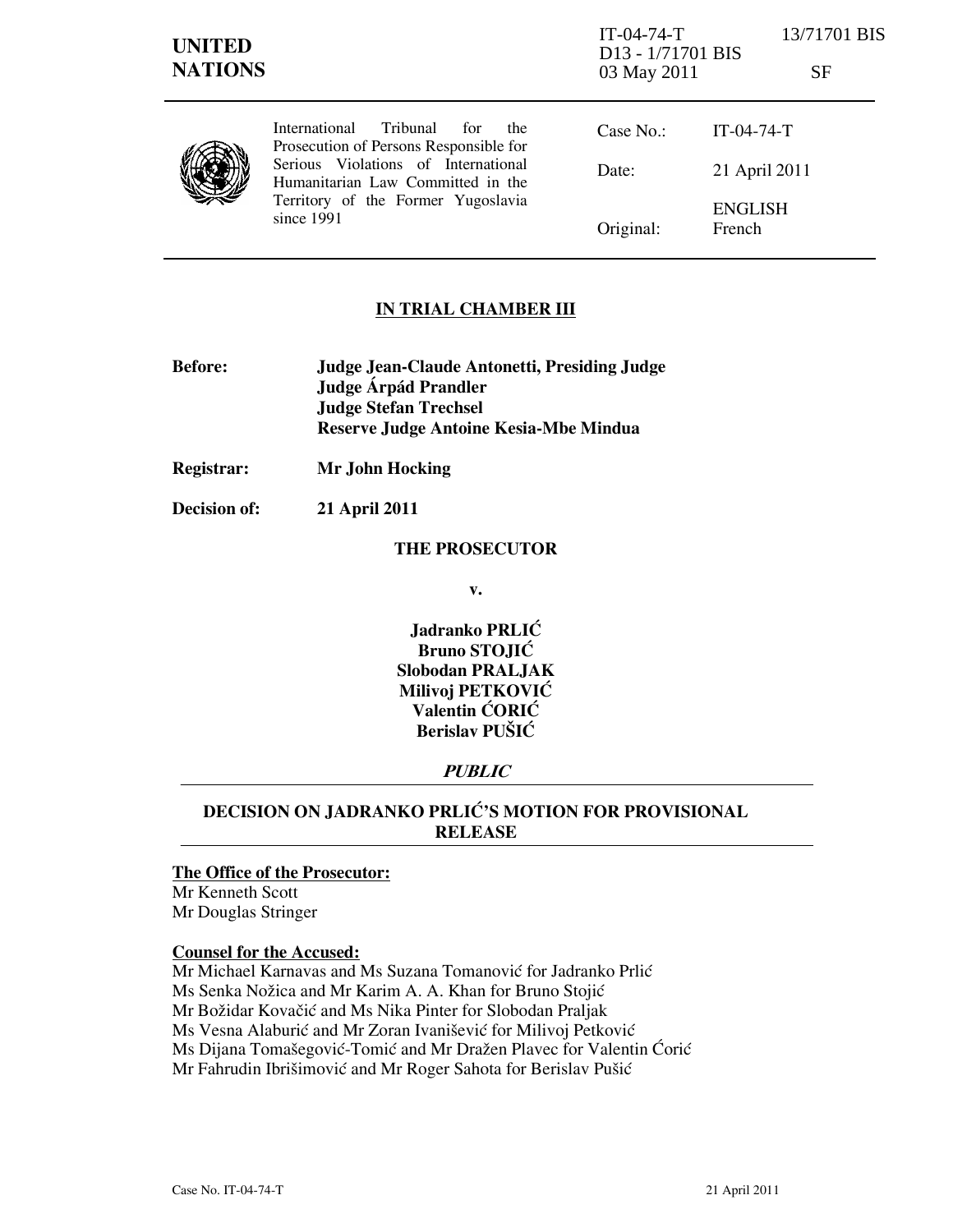#### I. INTRODUCTION

1. Trial Chamber III ("Chamber") of the International Tribunal for the Prosecution of Persons Responsible for Serious Violations of International Humanitarian Law Committed in the Territory of the Former Yugoslavia since 1991 ("Tribunal") is seized of "Jadranko Prlić's Motion for Provisional Release" filed confidentially by Counsel for the Accused Prlić ("Prlić Defence") on 31 March 2011 ("Motion"), along with two annexes, whereby the Prlić Defence requests the provisional release of the Accused Prlić until judgement is pronounced in the case.<sup>1</sup>

## II. PROCEDURAL BACKGROUND

2. In a letter included with the Confidential Annex to the Motion, the Ministry of Justice of the Republic of Croatia provided guarantees to the Chamber that the Accused Prlić, were the Motion granted, would comply with the conditions required for provisional release and would return to The Hague on the date ordered by the Chamber.<sup>2</sup>

3. On 4 April 2011, the Ministry of Foreign Affairs of the Kingdom of the Netherlands ("Netherlands") wrote a letter to the Tribunal indicating that it did not object to the provisional release of the Accused Prlić.<sup>3</sup>

4. On 13 April 2011, the Office of the Prosecutor ("Prosecution") confidentially filed the "Prosecution Combined Response to Jadranko Prlić's Motion for Provisional Release and Slobodan Praljak's Motion for Provisional Release" ("Response"), wherein the Prosecution contests the said Motion.<sup>4</sup>

## III. ARGUMENTS OF THE PARTIES

5. In support of its Motion, the Prlić Defence submits that the Accused Prlić does not present a risk of flight, insofar as he has returned after every provisional release granted.<sup>5</sup> According to the Prlić Defence, there is no evidence that the risk of flight

 $1$  Motion, pp. 1 and 9.

 $2$  Letter from the Ministry of Justice of the Republic of Croatia dated 26 March 2011, attached with the Confidential Annex to the Request.<br><sup>3</sup> Letter from the Ministry of Form

Letter from the Ministry of Foreign Affairs of the Kingdom of the Netherlands concerning the provisional release of Jadranko Prlić of 4 April 2011, filed by the Registry on 4 April 2011.<br><sup>4</sup> Pespense, name 1 and 9

Response, paras 1 and 8.

<sup>&</sup>lt;sup>5</sup> Motion, para. 11.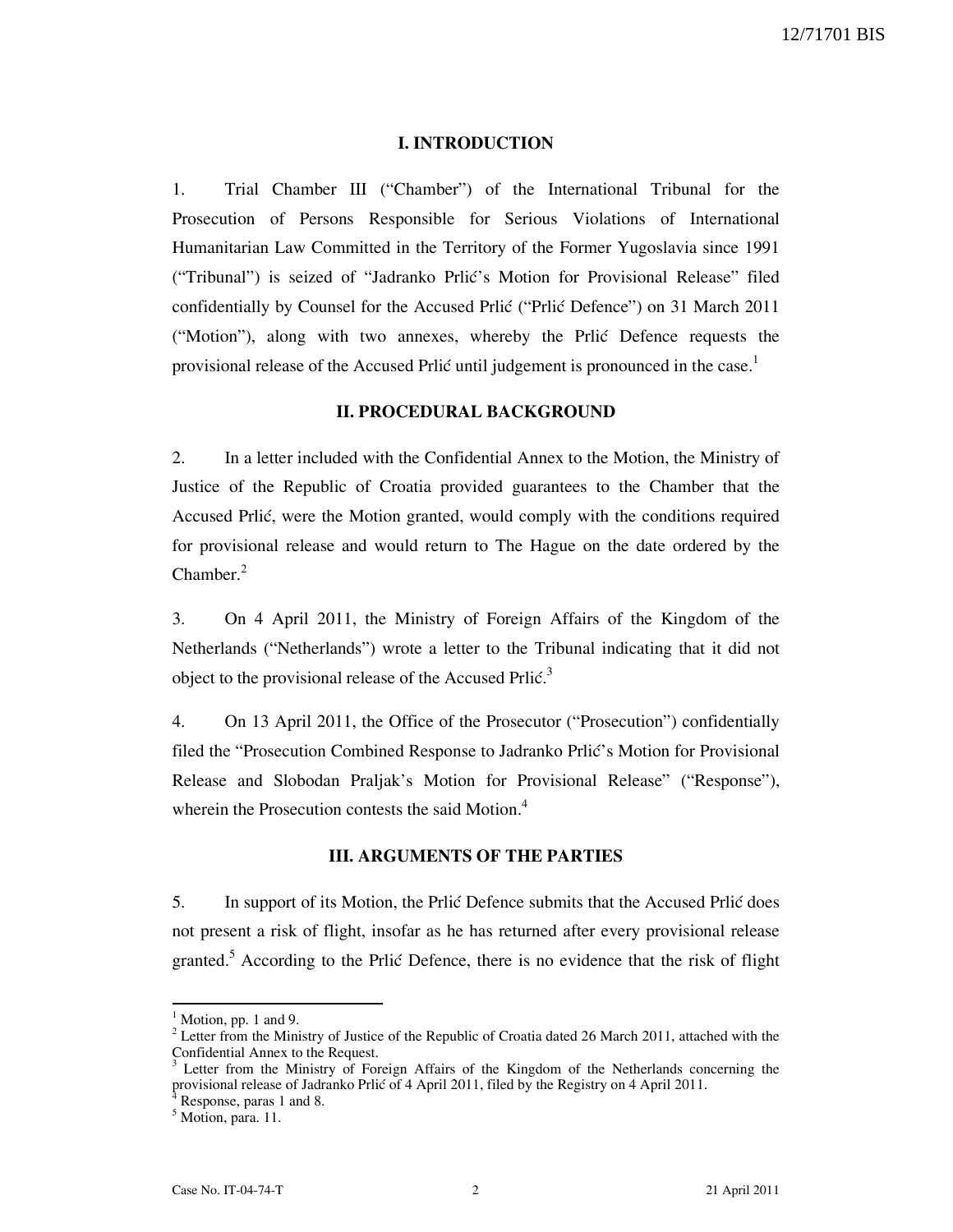11/71701 BIS

has increased during this time of deliberations.<sup>6</sup> The Prlić Defence adds that the Accused Prlić does not now and has not ever posed a risk to any victim, witness or other person.<sup>7</sup>

6. The Prlić Defence argues moreover that, inasmuch as the Chamber is no longer in session, the Accused need not be present.<sup>8</sup>

7. The Prlić Defence questions the need to show that there are "sufficiently compelling humanitarian reasons" for granting provisional release to an accused and argues that the Appeals Chamber is relying on an erroneous interpretation of the Tribunal's case-law, not contained in either "the letter or the spirit of Rule 65  $(B)$ ".

8. The Prlić Defence nonetheless asserts that there exist sufficiently compelling humanitarian reasons for granting provisional release to the Accused Prlić until judgement is pronounced. It contends, firstly, that keeping the Accused Prlić in detention is contrary to the presumption of innocence and violates the right to a fair trial.<sup>10</sup> Secondly, it argues that due to his lengthy detention, the Accused Prlić has been deprived of his family and his support network, which has exacted a serious physical as well as psychological toll.<sup>11</sup>

9. In the Response, the Prosecution argues that the heightened risk of flight, as the trial is nearing its end, as it has been recognized by the Appeals Chamber, applies all the more weighty once the evidence has concluded. It contends that granting an extended period of provisional release increases the risk of flight, renders the prospect of a return to detention less likely and places a substantial burden on the jurisdiction implementing the measures necessary for provisional release.<sup>12</sup>

10. The Prosecution submits moreover that the Accused Prlić has submitted no valid humanitarian reasons in support of its motion for provisional release. It contends that the Chamber is bound to follow the case-law of the Appeals Chamber in this matter, as it has done previously.<sup>13</sup> The Prosecution thereby underscores that the mere

<sup>&</sup>lt;sup>6</sup> Motion, para. 11.

 $^7$  Motion, para. 12.

Motion, para. 13.

<sup>&</sup>lt;sup>9</sup> Motion, paras 14 to 17.

 $10$  Motion, paras 18 to 21.

 $11$  Motion, paras 22 and 23.

<sup>12</sup> Response, para. 2.

<sup>&</sup>lt;sup>13</sup> Response, paras 3 and 4.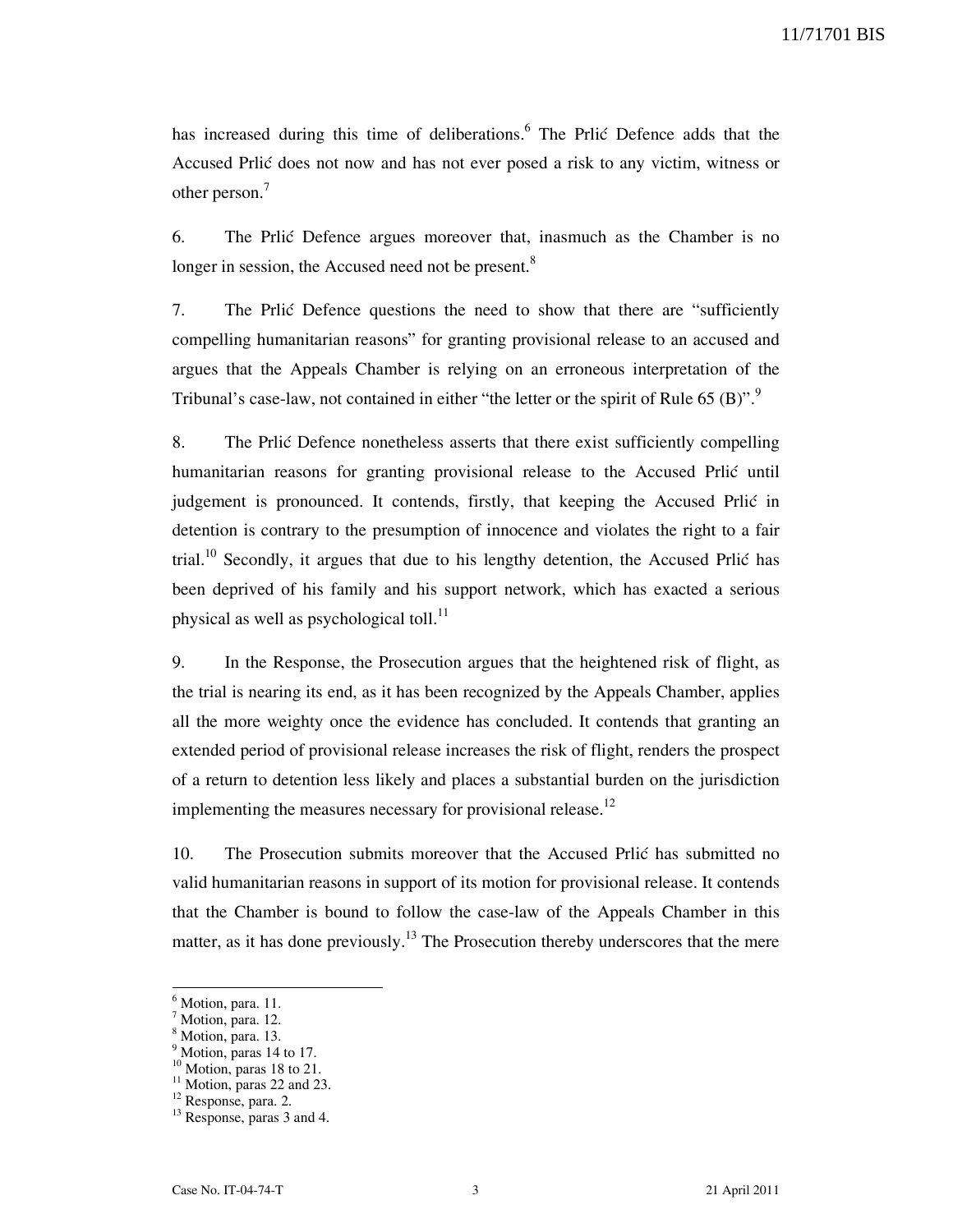fact that ongoing detention of an accused may negatively affect his health does not constitute an adequate ground for granting provisional release.<sup>14</sup> The Prosecution observes that the Prlić Defence has produced no material supporting its assertion that the prolonged detention of the Accused Prlić pending judgement will exact a "serious physical and psychological toll".<sup>15</sup>

11. In closing, should the Chamber grant release to the Accused Prlić, the Prosecution has requested that it stay its decision pending any appeal the Prosecution might intend to lodge against it.<sup>16</sup>

#### IV. APPLICABLE LAW

12. The Chamber wishes to draw the attention of the Prosecution and the Prlić Defence to developments in the law applicable to Rule 65 of the Rules for decisions relating to requests for provisional release which it has previously rendered,  $17$  and incorporates them in full here by reference, including their contents and references, particularly insofar as they concern: (1) the conditions required by Rules 65 (A) and (B) of the Rules for granting provisional release;<sup>18</sup> and (2) the established jurisprudence of the Tribunal relating to the criteria for assessing provisional

<sup>&</sup>lt;sup>14</sup> Response, paras 5 and 6.

<sup>&</sup>lt;sup>15</sup> Response, para. 7.

<sup>&</sup>lt;sup>16</sup> Response, para. 9.

<sup>&</sup>lt;sup>17</sup> See "Decision on Accused Stojić's Motion for Provisional Release", confidential with confidential Annex, 9 December 2009 ("Stojić Decision of 9 December 2009"), paras 6-9; "Decision on Motion for Provisional Release of the Accused Petković", confidential with confidential Annex, 9 December 2009 ("Petković Decision of 9 December 2009"), paras 5-8; "Decision on the Motion for Provisional Release Filed by the Accused Stojić", confidential with confidential Annex, 3 September 2009 ("Stojić Decision of 3 September 2009"), paras 7-10; "Decision on Valentin Ćorić's Request for Provisional Release", confidential, 17 June 2009 ("Ćorić Decision of 17 June 2009"), paras 9-12; "Décision relative à la demande de mise en liberté de l'Accusé Prlić", confidential with a confidential Annex, 29 May 2009, paras 10-13.

<sup>&</sup>lt;sup>18</sup> See Stojić Decision of 9 December 2009 para. 6; Petković Decision of 9 December 2009, para. 5; Stojić Decision of 3 September 2009, para. 7; Ćorić Decision of 17 June 2009, para. 9.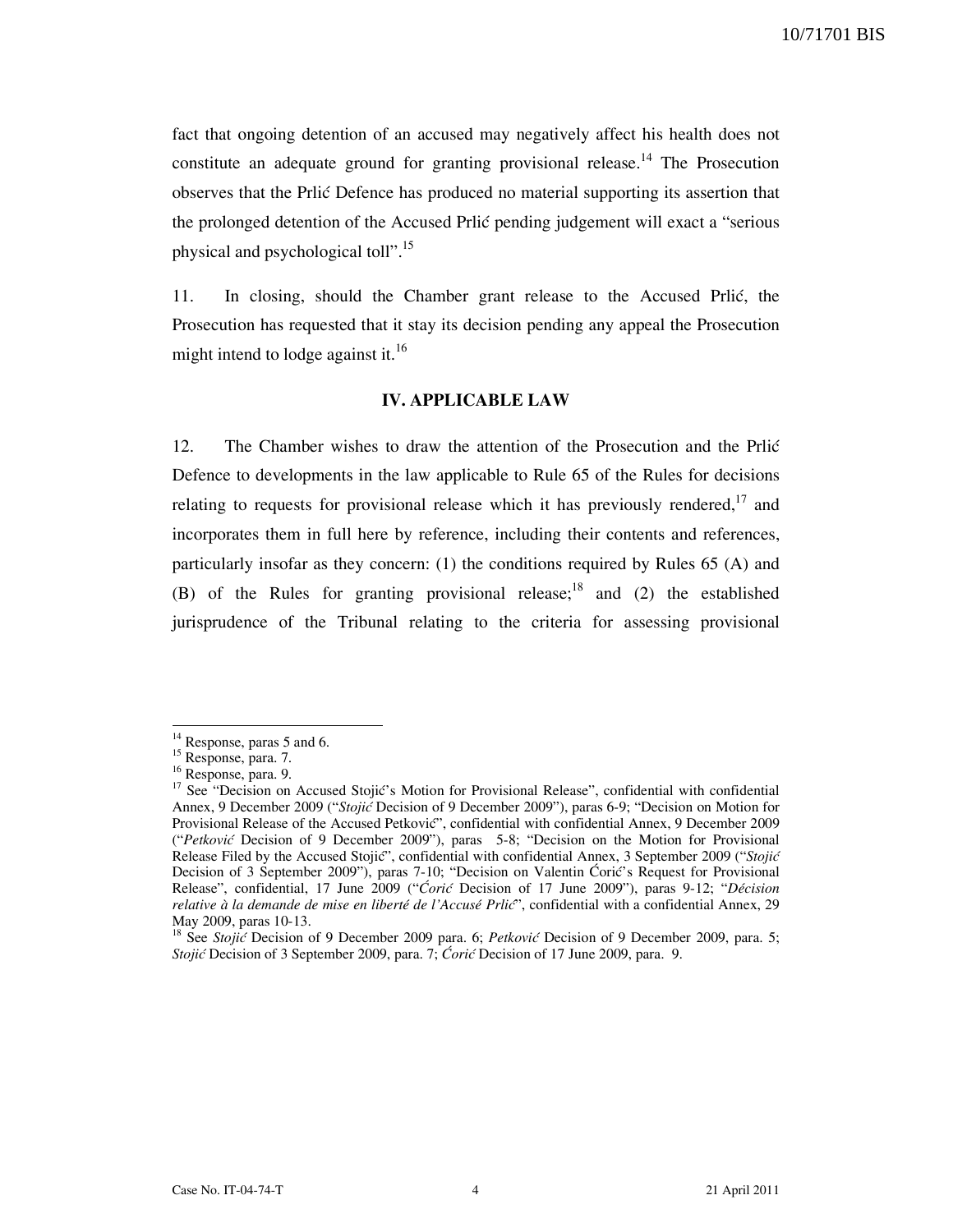release,<sup>19</sup> including those pertaining to consideration of the requests in light of the particular circumstances of the Accused.<sup>20</sup>

### V. DISCUSSION

13. The Chamber observes that, in accordance with Rule 65 (B) of the Rules, the government of the Netherlands, the host state, informed it by letter of 4 April 2011 that it did not object to proceedings for a possible provisional release of the Accused Prlić. $^{21}$ 

14. In a letter on 26 March 2011, the government of the Republic of Croatia provided assurances to guarantee that the Accused Prlić, were the request for provisional release granted by the Chamber, would not influence or endanger victims, witnesses or any other person during his provisional release and would return to The Hague on the date ordered by the Chamber. $^{22}$ 

15. The Chamber recalls that, to assess whether the requirements of Rule 65 (B) of the Rules have been met, it must consider all of the relevant factors which a reasonable trial chamber would have been expected to take into account before coming to a decision. $^{23}$ 

<sup>&</sup>lt;sup>19</sup> See Stojić Decision of 9 December 2009, para. 7; Petković Decision of 9 December 2009, para. 6; Ćorić Decision of 17 June 2009, para. 10; The Prosecutor v. Mićo Stanisić, Case No. IT-04-79- AR65.1, "Decision on Prosecution's Interlocutory Appeal of Mićo Stanisić's Provisional Release", public, 17 October 2005 ("Mićo Stanišić Decision"), para. 8; The Prosecutor v. Prlić et al., Case No. IT-04-74-AR65.7, "Decision on Prosecution's Appeal from Décision relative à la Demande de mise en liberté provisoire de l'Accusé Petković Dated 31 March 2008", public, 21 April 2008 ("Petković Decision of 21 April 2008"), para. 8; The Prosecutor v. Prlić et al., Case No. IT-04-74-AR65.8, "Decision on Prosecution's Appeal from 'Décision relative à la Demande de mise en liberté provisoire de l'Accusé Prlic<sup>o</sup> Dated 7 April 2008", public, 25 April 2008 ("Prlic Decision of 25 April 2008"), para. 10.

The Prosecutor v. Boškoski and Tarčulovski, Case No. IT-04-82-AR65.1, "Decision on Johan Tarčulovski's Interlocutory Appeal on Provisional Release", public, 4 October 2005, para. 7; Petković Decision of 21 April 2008, para. 8; Prlić Decision of 25 April 2008, para. 10; The Prosecutor v. Prlić et al., Case No. IT-04-74-AR65.14, "Decision on Jadranko Prlić's Appeal Against the 'Décision relative à la demande de mise en liberté provisoire de l'Accusé Prlić', 9 April 2009", public, 5 June 2009 ("Prlić Decision of 5 June 2009"), para. 13.

<sup>2009 (</sup>*This Becasion of Faint 2007*), parameters of the Kingdom of the Netherlands dated 4 April 2011, filed by the Registry on 4 April 2011.

Letter of Guarantee of the Ministry of Justice of the Republic of Croatia, dated 26 March 2011, attached in the Confidential Annex to the Request.<br> $\frac{23 \text{ M}}{24 \text{ M}}$ 

<sup>&</sup>lt;sup>3</sup> Mićo Stanišić Decision, para. 8; The Prosecutor v. Jovica Stanišić and Franko Simatović, Case No. IT-03-69-AR65.4, "Decision on Prosecution Appeal of Decision on Provisional Release and Motions to Present Additional Evidence Pursuant to Rule 115", 26 June 2008, para. 35; Petković Decision of 21 April 2008, para. 8; Prlić Decision of 25 April 2008, para. 10.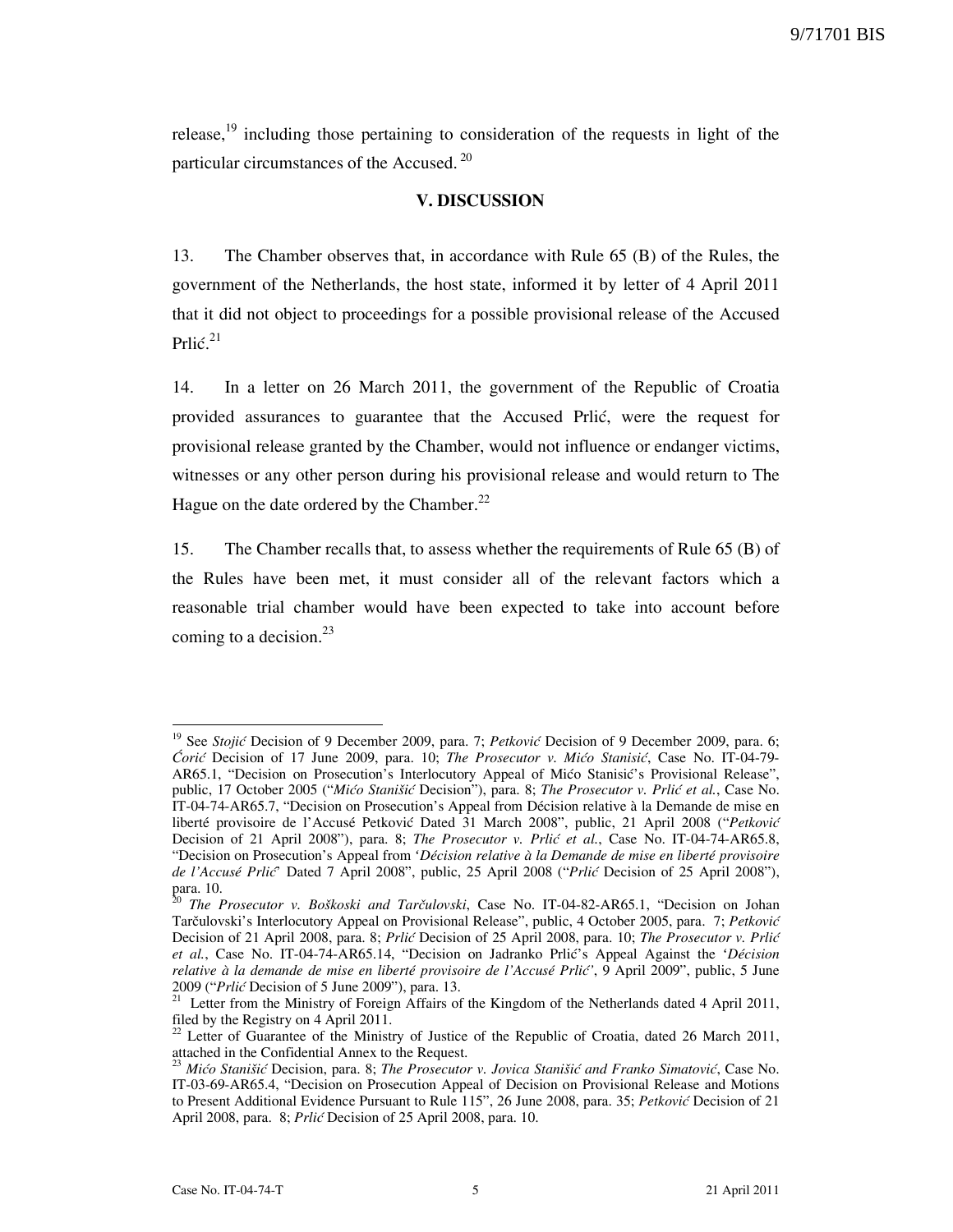16. Regarding the flight risk of the Accused Prlić, the Chamber observes that the said Accused, besides willingly surrendering to the Tribunal on 5 April 2004, complied with the conditions and guarantees of his previous provisional releases, pursuant to the orders and decisions of the Chamber,<sup>24</sup> except for the incidents during his provisional release from 28 July to 8 August 2008.<sup>25</sup>

17. On this point, the Chamber notes that the Appeals Chamber, in the Prlić Decision of 5 June 2009, held that previous breaches of the conditions, although they must be considered by the Trial Chamber, do not logically entail denial of the request for provisional release and do not in any case relieve the Trial Chamber from assessing whether the requirements of Rule  $65$  (B) are fulfilled in that instance.<sup>26</sup>

18. Furthermore, although the close of the Prosecution's case constitutes, in the view of the Appeals Chamber, a significant change of circumstances warranting renewed and explicit consideration of the risk of flight by an accused, $2^7$  the Chamber notes, despite the weighty significance of the Defence cases being closed since 17

<sup>&</sup>lt;sup>24</sup> See The Prosecutor v. Prlić et al., Case No. IT-04-74-T, "Decision on Motion for Provisional Release of the Accused Prlić", confidential with confidential Annex,10 December 2008, para. 32-34 and The Prosecutor v. Prlić et al., Case No. IT-04-74-T, "Decision on the Accused Prlić's Motion for Provisional Release", confidential with confidential Annex, 17 July 2008.

<sup>&</sup>lt;sup>25</sup> The Prosecutor v. Prlić et al., Case No. IT-04-74-PT, "Order on Provisional Release of Jadranko Prlić", public, 30 July 2004; The Prosecutor v. Prlić et al., Case No. IT-04-74-PT, "Order on Jadranko Prlić's Motion for Variation of Conditions of Provisional Release", public, 1 July 2005, The Prosecutor v. Prlić et al., Case No. IT-04-74-PT, "Décision relative à la demande de mise en liberté provisoire de l'Accusé Prlić", partially confidential, 8 December 2006; The Prosecutor v. Prlić et al., Case No. IT-04-74-PT, "Decision on Motion for Provisional Release of the Accused Prlić", confidential, 26 June 2006; the dates for release of the Accused Prlić announced in this decision were amended by the "Order Amending the Decision on the Accused Prlić's Request for Provisional Release", confidential, 4 July 2006; The Prosecutor v. Prlić et al., Case No. IT-04-74-PT, "Decision on the Accused Prlić's Motion for Provisional Release", public with confidential Annex, 17 July 2008; The Prosecutor v. Prlić et al., Case No. IT-04-74-PT, "Decision on the Motion for Provisional Release of the Accused Prlić", 11 June 2007, public with confidential Annex; The Prosecutor v. Prlić et al., Case No. IT-04-74-PT, "Decision on the Motion for Provisional Release of the Accused Prlić", 29 November 2007, public with confidential Annex; Prlić Decision of 25 April 2008; the dates for provisional release of the Accused Prlić announced in this decision were amended by the "Decision Amending the Further Decision Regarding the Decision on Provisional Release of the Accused Prlić", 28 April 2008, confidential; Prlić Decision of 29 May 2009; Prlić Decision of 29 June 2009; Prlić Decision of 9 December 2009; The Prosecutor v. Prlić et al., Case No. IT-04-74-PT, "Decision on Motion for Provisional Release of the Accused Prlić", 9 July 2010, confidential with confidential Annex ("Decision of 9 July 2010"); The Prosecutor v. Prlić et al., Case No. IT-04-74-PT, "Decision on Motion for Provisional Release by the Accused Prlić", 8 December 2010, confidential with confidential Annex; The Prosecutor v. Prlić et al., Case No. IT-04-74-PT, "Decision on Motion for Provisional Release of the Accused Prlić", 16 February 2011, confidential with confidential Annex.  $<sup>5</sup>$  Prlić Decision of 5 June 2009, para. 12.</sup>

<sup>&</sup>lt;sup>27</sup> The Prosecutor v. Prlić et al., Case No. IT-04-74-AR65.5, "Decision on Prosecution's Consolidated Appeal against Decisions to Provisionally Release the Accused Prlić, Stojić, Praljak, Petković and Ćorić", public, 11 March 2008 ("Prlić Decision of 11 March 2008"), para. 20.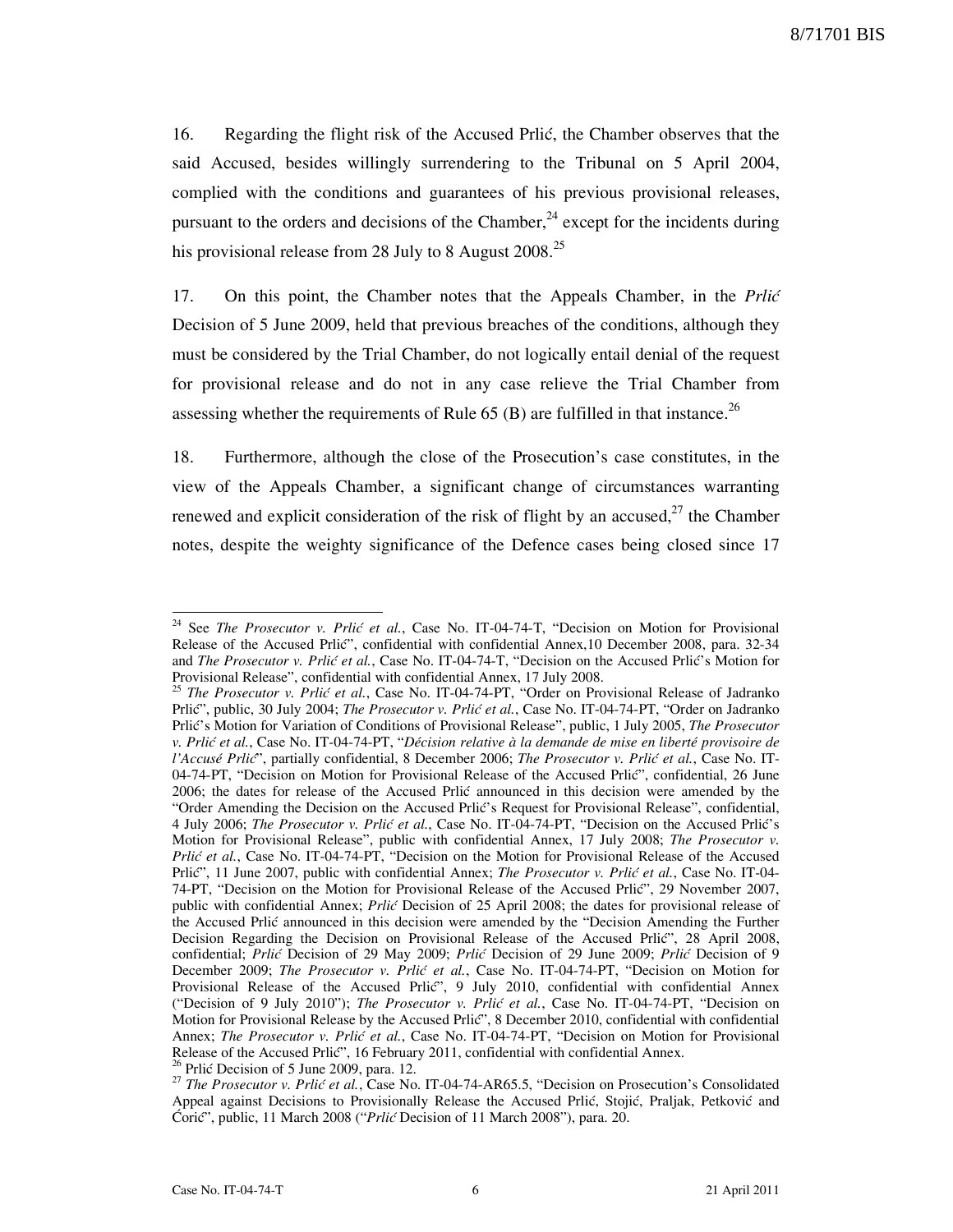May  $2010^{28}$  and the hearings for closing arguments by the Prosecution and the Defence having been held in February and March  $2011^{29}$  that these events do not enable one to posit a heightened risk of flight for the Accused Prlić.<sup>30</sup> Moreover, the Chamber finds that, in the event it decides to grant the Motion, assurances of return to counter the risk of flight, which would likely be required of the Accused Prlić, such as ongoing surveillance by the police authorities in Croatia, would offset any potential risk of flight.

19. For these reasons, the Chamber is persuaded that the Accused Prlić, if released, would return to the United Nations Detention Unit ("UNDU").

20. For these very same reasons, the Chamber opines that the Accused Prlić, were he released to Croatia, would not endanger any victims, witnesses or other persons<sup>31</sup> and recalls moreover in this regard that inasmuch as the trial has entered its final phase, witnesses will no longer be heard by the Chamber.<sup>32</sup>

21. Finally, the Chamber observes that closing arguments ended on 2 March 2011 and that, on that same day, the Presiding Judge pronounced the hearing closed. $33$ Therefore, nothing will happen in the courtroom until the reading of the judgement that requires the Accused Prlić's presence.

22. The Chamber decides therefore that the requirements of Rule 65 (B) of the Rules have been satisfied in this instance.

23. The Chamber notes that since April 2008, the Appeals Chamber has assigned to the Trial Chambers the duty of evaluating, over and above the requirements of Rule 65 (B) of the Rules, whether the humanitarian grounds submitted by the Accused are sufficiently compelling to justify their provisional release at a late stage of the

<sup>&</sup>lt;sup>28</sup> "Order Regarding the Closure of the Presentation of the Defence Cases", public,  $17$  May 2010.

<sup>&</sup>lt;sup>29</sup> Hearings of 7 February 2011 and 2 March 2011.

<sup>&</sup>lt;sup>30</sup> For the Tribunal's case-law regarding the fresh and detailed assessment of the risk of flight once argument has closed and while awaiting delivery of judgement, see The Prosecutor v. Vujadin Popović et al., Case No. IT-05-88, "Decision on Miletić's Motion for Provisional Release", confidential, 11 February 2010, paras 11 and 14 and The Prosecutor v. Vujadin Popović et al., Case No. IT-05-88-AR65.11, "Decision on Prosecution's Appeal against 'Decision on Gvero's Further Motion for Provisional Release'", confidential, 25 January 2010, paras 13-16.

 $31$  This danger cannot be assessed in *abstracto* – it must be concrete. *Mićo Stanišić* Decision, para. 27.

<sup>&</sup>lt;sup>32</sup> Scheduling Order, p. 11.

 $33$  Hearing of 2 March 2011, transcript in French ("T(F)"), p. 52976.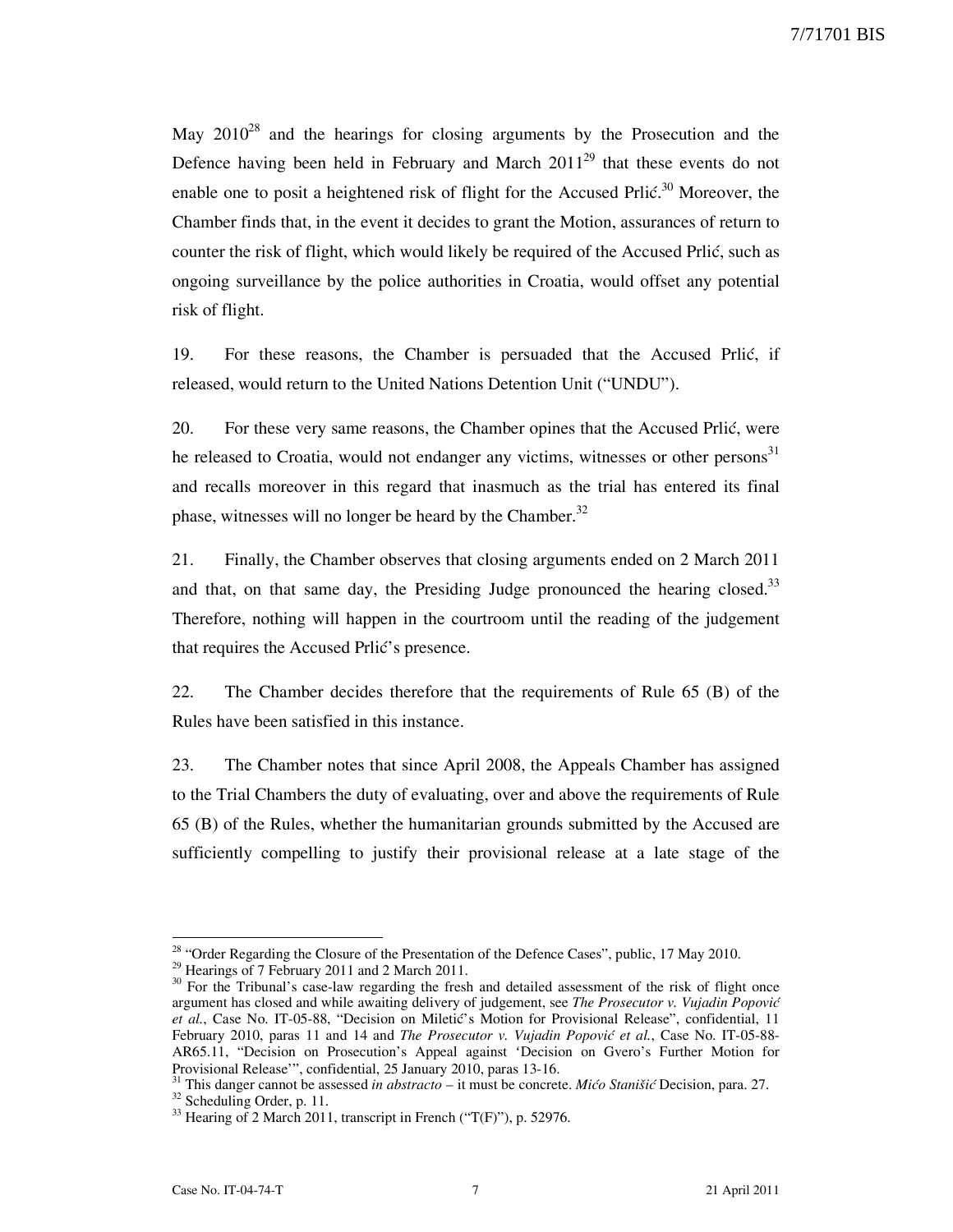proceedings,<sup>34</sup> the length of which must remain proportionate to the said humanitarian circumstances.<sup>35</sup>

24. The Chamber has previously expressed reservations in relation to whether this new criterion deemed necessary by the Appeals Chamber can be applied after the trial chambers have rendered decisions pursuant to Rule 98 bis of the Rules. The Chamber has considered, in particular, that "[the 98 *bis* Decision] was valid solely for the purposes of the procedure under Rule 98 bis of the Rules, [and] may not be considered as a 'pre-judgement' increasing the flight risk of the Accused", as justification for mandating a further criterion when granting provisional release.<sup>36</sup> The Chamber, however, "[took note] of the Appeals Chamber's desire to obtain additional guarantees for future appearance to offset the flight risk as well as more compelling reasons as regards the humanitarian grounds, in light of the Rule 98 bis Decision".<sup>37</sup> Since then, the Chamber has had to evaluate fifty requests for provisional release in accordance with this new further criterion.

25. The Chamber recalls as well that the judges of the Appeals Chamber<sup>38</sup> as well as the trial judges and chambers and duty judges have likewise voiced their objections to this criterion of sufficiently compelling humanitarian reasons mandated by the Appeals Chamber.<sup>39</sup>

<sup>&</sup>lt;sup>34</sup> Petković Decision of 21 April 2008, para. 17; Prlić Decision of 25 April 2008, para 16.

<sup>&</sup>lt;sup>35</sup> Petković Decision of 21 April 2008, para. 17; Prlić Decision of 25 April 2008, para. 16; The Prosecutor v. Vujadin Popović et al., Case No. IT-05-88-AR65.4, "Decision on Consolidated Appeal Against Decision on Borovčanin's Motion for a Custodial Visit and Decisions on Gvero's and Miletić's Motions for Provisional Release during the Break in the Proceedings," public, 15 May 2008 ("*Popović* Decision of 15 May 2008"), para. 24.

<sup>&</sup>lt;sup>3</sup> "Decision on the Application for Provisional Release of the Accused Pušić", public with confidential Annex, 19 March 2008 ("Pušić Decision of 19 March 2008"), p. 6, citing the "Oral Decision Rendered Pursuant to Rule 98 bis of the Rules of Procedure and Evidence", 20 February 2008, T(F), pp. 27201-  $27238 ("98 bis Decision").$ 

Pušić Decision of 19 March 2008, p. 7.

<sup>&</sup>lt;sup>38</sup> See the opinions in partial dissent of Judge Güney and/or Judge Liu annexed to these decisions: Petković Decision of 21 April 2008, Prlić Decision of 25 April 2008, Popović Decision of 15 May 2008.

<sup>&</sup>lt;sup>39</sup> See The Prosecutor v. Stanišić and Župljanin, Case No. IT-08-91-T, "Decision denying Mićo Stanišić's Request for Provisional Release during the Break after the Close of the Prosecution Case with Separate Declaration of Judge Guy Delvoie", public, 25 February 2011 ("Stanišić and Župljanin Decision of 25 February 2011"), paras 14-26 and the separate opinion of Judge Delvoie, paras 4-7; The Prosecutor v. Prlić et al., Case No. IT-04-74-AR65.23, "Decision on Valentin Ćorić's Appeal Against the Trial Chamber's 'Décision relative à la demande de mise en liberté provisoire de l'Accusé Valentin Ćorić'", confidential, 24 December 2009 (before the duty judge), para. 15-17; The Prosecutor v. Popović et al., Case No. IT-05-88-T, "Decision on Miletić's Motion for Provisional Release", confidential with public dissenting opinion by Judge Prost, 15 October 2009, dissenting opinion by Judge Prost.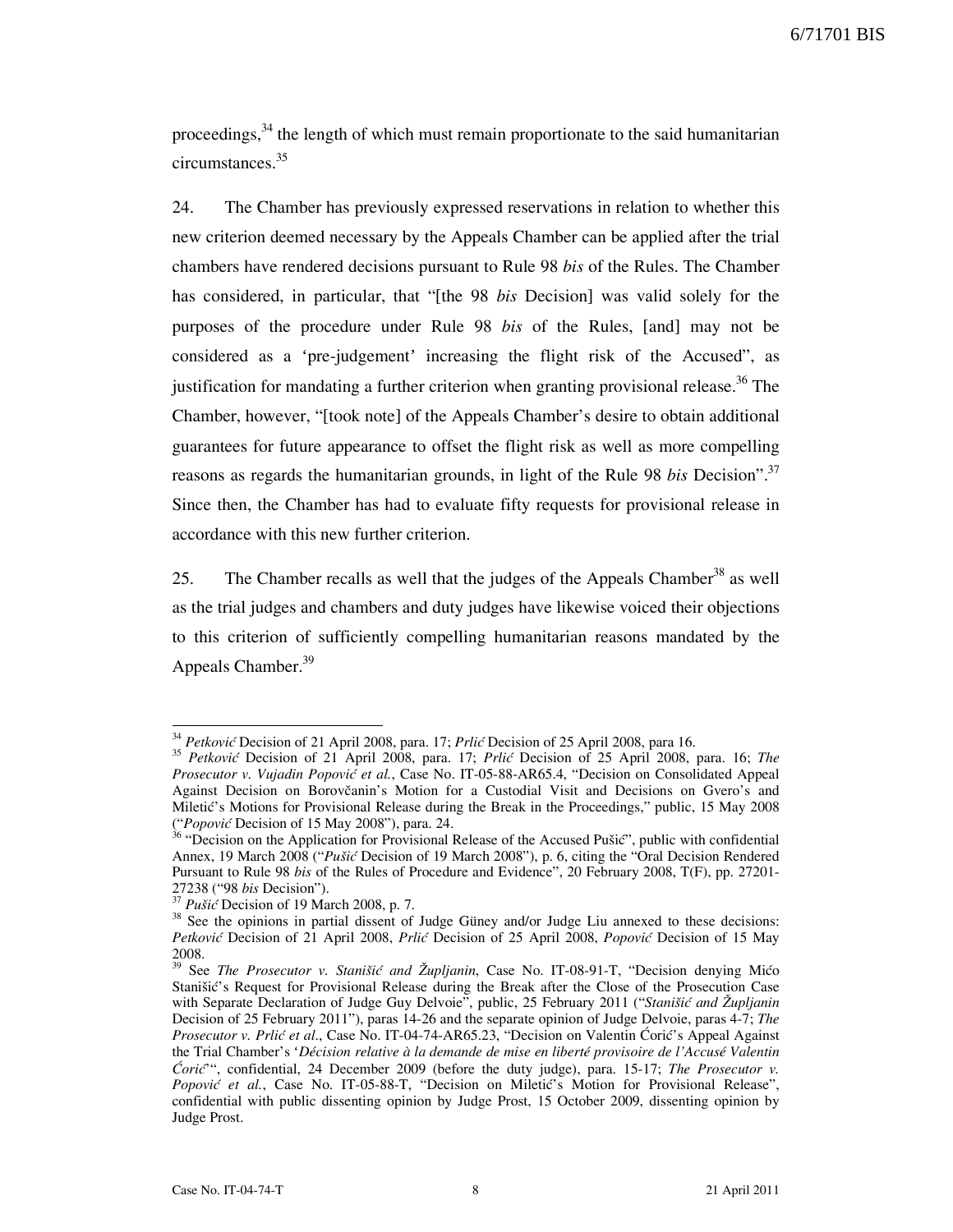26. As it was put in the grounds submitted by the Prlić Defence, the Chamber believes that the close of arguments constitutes a significant change of circumstance compared with that at the time of the Prlić Decision of 11 March 2008 and the Petković Decision of 21 April 2008, both rendered by the Appeals Chamber, and that justifies reconsideration of the relevance of maintaining this further criterion at this stage of the proceedings.

27. Thus, the Chamber finds that the following question arises when evaluating any request for provisional release after the close of arguments: is applying the criterion of compelling humanitarian circumstances, analysed in light of applicable principles of human rights and the circumstances of the case, still justified at this stage of the proceedings?

28. The Chamber does acknowledge that under the structure of the Statute and the Rules, detention appears to be the rule and provisional release the exception. The Statute is in fact silent as to the option for granting provisional release and simply provides, in Article 20(2) that "[a] person against whom an indictment has been confirmed shall, pursuant to an order or an arrest warrant of the International Tribunal, be taken into custody, immediately informed of the charges against him and transferred to the International Tribunal". The Rules affirm, in Rule 65 (A), that release is only possible "by order of a Chamber".

29. The Chamber nonetheless finds it necessary, given the weightiness of this issue as well as its controversial character,  $40$  to refer to the principles outlined in other jurisdictions and in European and international legal instruments.

30. In this regard, the Chamber recalls, moreover, that the principles of human rights taken from the European Convention on Human Rights (ECHR) and the International Covenant on Civil and Political Rights (ICCPR) are, as put by the Appeals Chamber, a part of international law<sup>41</sup> and that the provisions of Rule 65 (B) of the Rules must be construed in light of these principles. $42$ 

31. The Appeals Chamber itself has found when implementing these principles that "[i]f it is sufficient to use a more lenient measure than mandatory detention, it

l

 $40$  To this effect, see paragraphs 24 and 25 of this Decision.

<sup>&</sup>lt;sup>41</sup> The Prosecutor v. Limaj et al., Case No. IT-03-66-AR65, "Decision on Fatmir Limaj's Request for Provisional Release", public, 31 October 2003 ("Limaj Decision"), para. 10.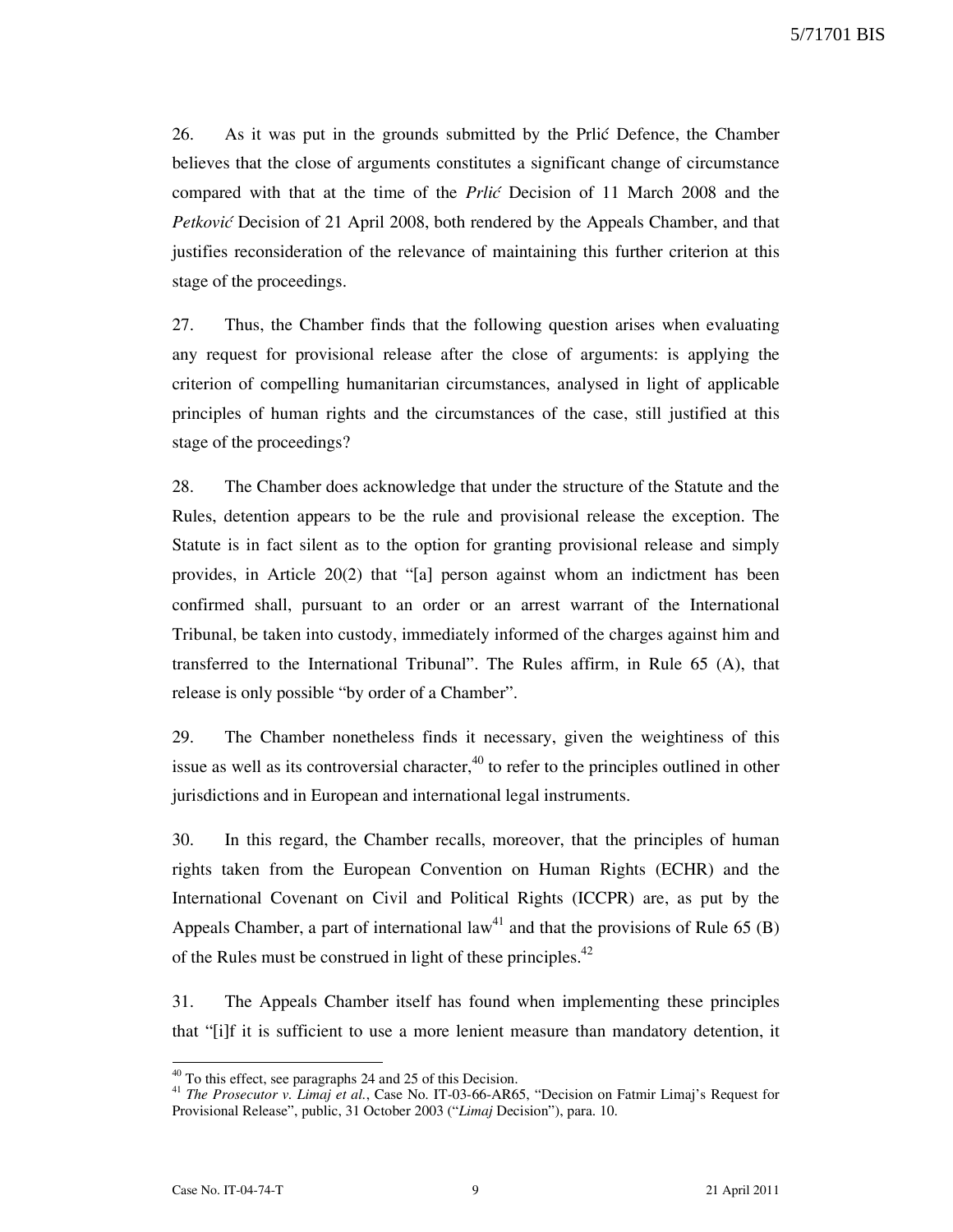must be applied".<sup>43</sup> In this regard, the Chamber recalls that other measures, which have, moreover, already been implemented successfully, are entirely conceivable, such as ongoing monitoring by the police authorities in Croatia, monitored home confinement, or even requiring bail.

32. The Chamber also wishes to recall that the jurisprudence of the European Court of Human Rights ("EHR Court") has spoken to the circumstances where measures of lengthy provisional detention may be enforced:

"According to the settled jurisprudence of the Court, it falls first to national judicial authorities to ensure that in any given case, the length of provisional detention of an accused does not exceed the bounds of what is reasonable. For this purpose, they must examine all of the circumstances likely to reveal or to rule out whether the requirements of the public interest regarding the presumption of innocence, would warrant making an exception to the rule of respect for individual liberties and to take this into consideration in their decisions with respect to any release. It is principally on the basis of the grounds appearing in these decisions, as well as of uncontested facts signalled by the appellant in his appeals that the Court must determine whether or not there has been a violation of Article 5 § 3 of the Convention." /Registry translation/<sup>44</sup>

33. Furthermore, the Chamber wishes to refer to the principles of the ICCPR and in particular to Article 14 (2) regarding the presumption of innocence and to Article 9 (3), which provides that "[i]t shall not be the general rule that persons awaiting trial shall be detained in custody, but release may be subject to guarantees to appear for trial  $[...]$ ".  $45$ 

34. The EHR Court has likewise specified that "[t]he persistence of reasonable suspicion that the person arrested has committed an offence is a condition *sine qua* non for the validity of the continued detention but, after a certain lapse of time, it no longer suffices; the Court must then establish whether the other grounds cited by the judicial authorities continue to justify the deprivation of liberty".<sup>46</sup>

<sup>&</sup>lt;sup>42</sup> Limaj Decision, para. 12.

<sup>&</sup>lt;sup>43</sup> Limaj Decision, para. 13.

<sup>44</sup> European Court of Human Rights, *Prencipe v. Monaco* Judgment (No. 43376/06), 16 July 2009, paras 74 and 75, directly citing the judgments in Letellier v. France, 26 June 1991, para. 35; I.A. v. France, 23 September 1998 (Reports of Judgments and Decisions 1998-VII), para. 102; Bouchet v. France (No. 33591/96), 20 March 2001, para. 40 and Zannouti v. France (No. 42211/98), 31 July 2001, para. 43.

<sup>&</sup>lt;sup>45</sup> See to this effect General Comment No. 8 regarding Article 9 of the ICCPR (16<sup>th</sup> Session, 1982), paras 2-4 and the jurisprudence of the Human Rights Committee, specifically CCPR/CO/79/LVA (Latvia) (HRC, 2003), para. 10 and CCPR/C/ESP/CO/5 (HCR, 2009), para. 15.

 $\overline{\text{F}}$  European Court of Human Rights, Judgment in Prencipe v. Monaco (No. 43376/06), 16 July 2009, paras 74 and 75 directly citing the judgments in Letellier v. France, 26 June 1991, para. 35; I.A. v. France, 23 September 1998 (Reports of Judgments and Decisions 1998-VII), para. 102; Bouchet v.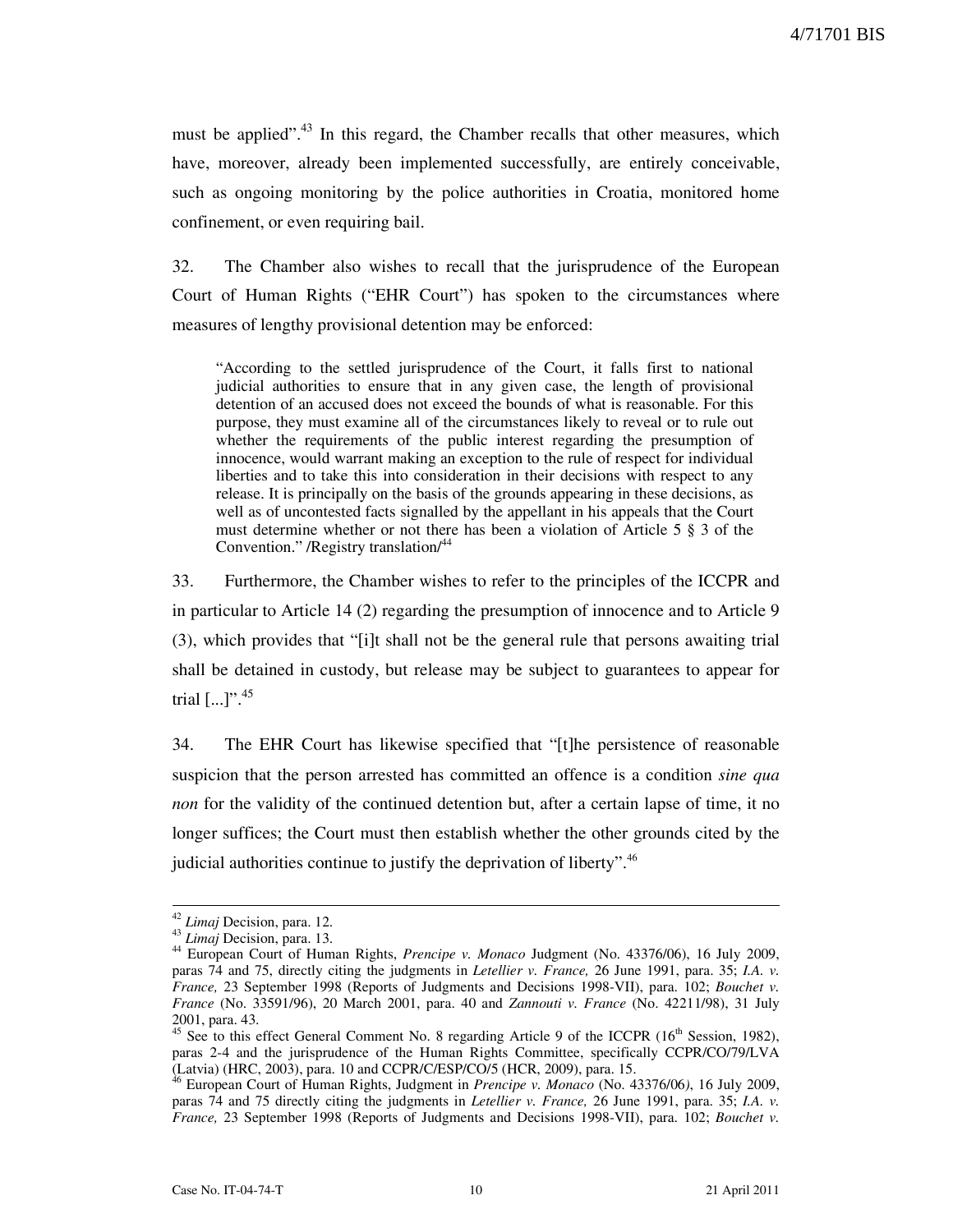35. As regards this case, the Chamber recalls that oral argument is now completed. Unlike the procedural stage during which the *Prlić* Decision of 11 March 2008 was rendered, the Accused Prlić's presence in the courtroom is no longer required. Furthermore, the Accused Prlić is no longer required to assist his counsel, who are no longer needed in The Hague to prepare his defence, as his defence, like the other defences in fact, has now ended.

36. Additionally, save for short periods of release, the Accused Prlić has remained in provisional detention for more than five years. The complexity and the scope of the case also render conceivable a lengthy period of deliberation prior to the delivery of judgement. It is therefore reasonable to presume that the Accused Prlić will continue to face a lengthy period of provisional detention.

37. The Appeals Chamber had justified introducing the further criterion concerning the increased risk of flight produced by the 98 bis Decision. Suspicion of the Accused's guilt was, for the Appeals Chamber, more important due to this decision. Since this new criterion was introduced, the Accused Prlić has been in provisional detention for yet another three years, which, as recalled, amounts to an overall period in provisional detention of more than five years. Concerning the overall time, from the standpoint of the requirements of Rule 65 (B) of the Rules, as mentioned in paragraph 22 of this very Decision, the possibility of granting provisional release with measures of strict monitoring, and the jurisprudence of the EHR Court, whereby the longer provisional detention lasts, the more the grounds in support of continued provisional detention lose currency, the Chamber finds that the fact that an accused does not offer humanitarian grounds in support of his request for provisional release does not justify denying provisional release. Put differently, the Chamber finds that the Accused, given the stage of the proceedings and given the length of provisional detention past and future, is no longer obliged to argue humanitarian grounds when requesting provisional release.

38. In this instance, the Chamber has reached the conviction that the Accused Prlić, if provisionally released, would return to the UNDU when requested and would not pose a risk to victims, witnesses or other persons. The Chamber has likewise concluded that the length of detention already served by the Accused removed all

l

France (No. 33591/96), 20 March 2001, para. 40 and Zannouti v. France (No. 42211/98), 31 July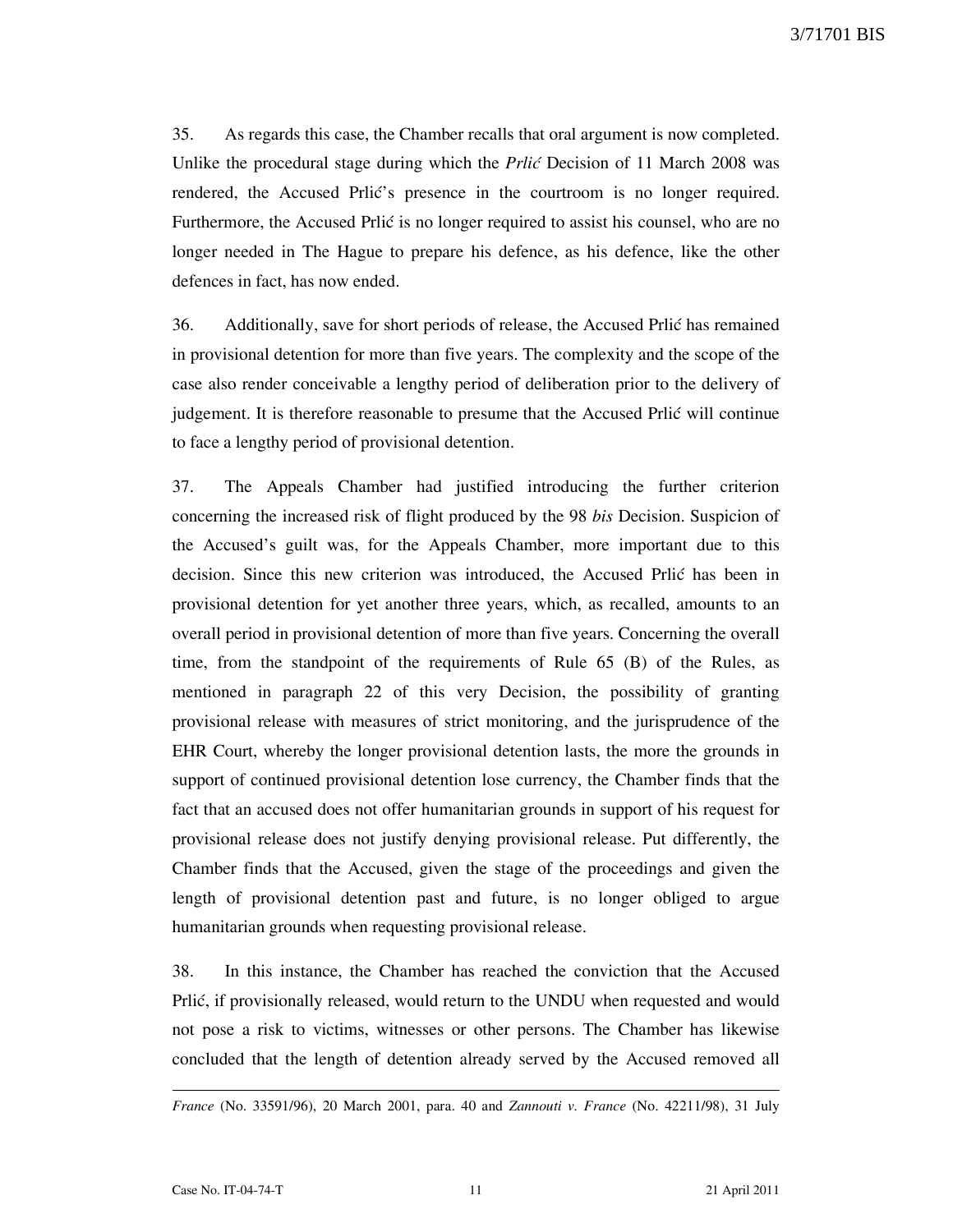justification for the further criterion of compelling humanitarian circumstances. In fact, continuing to hold the Accused Prlić in detention without any activity in the courtroom, even though the requirements of Rule 65 (B) have been met, may therefore be perceived as an anticipatory sentence difficult to reconcile with the principle of the presumption of innocence.

39. Despite this, the Chamber considers itself constrained in its analysis by the legal framework of the Tribunal, namely, the Statute of the Tribunal and the Rules, as interpreted by the Appeals Chamber, and therefore, by the duty to establish sufficiently compelling humanitarian reasons warranting provisional release late in the proceedings. $47$  Thus, it is for this reason that the Chamber will use that basis to examine the Motion on the merits hereinafter.

40. In this instance, the Chamber acknowledges that the length of provisional detention of an Accused is a factor to be taken into account in assessing the requests for provisional release and emphasizes, as the Prlić Defence reminds us, $48$  that the Chamber has factored this into its various decisions on the subject.<sup>49</sup> Nevertheless, the Chamber finds that, in light of the criteria introduced by the Appeals Chamber concerning the specific and urgent character of the humanitarian reasons raised, <sup>50</sup> this overall factor cannot independently constitute a sufficiently compelling humanitarian ground as meant by the Appeals Chamber's jurisprudence.

41. The Chamber next points out the complete absence of specific, up-to-date information involving the deleterious effects of continued provisional detention for the Accused Prlić and the loss of his family ties and his support network, particularly through medical reports. The Chamber is forced to conclude that such broad desiderata lacking documentation and/or currency are inadequate to authorize a new provisional release for the Accused Prlić for a period as lengthy as that requested.

42. The Chamber therefore finds that, with regard to the specific circumstances in this instance, the humanitarian grounds raised by the Prlić Defence are not sufficiently compelling to warrant provisional release let alone for a period as long as that envisaged in this Motion.

l

<sup>2001,</sup> para. 43.

<sup>&</sup>lt;sup>47</sup> Petković Decision of 21 April 2008, para. 17; Prlić Decision of 25 April 2008, para. 16.

<sup>&</sup>lt;sup>48</sup> Motion, para. 20.